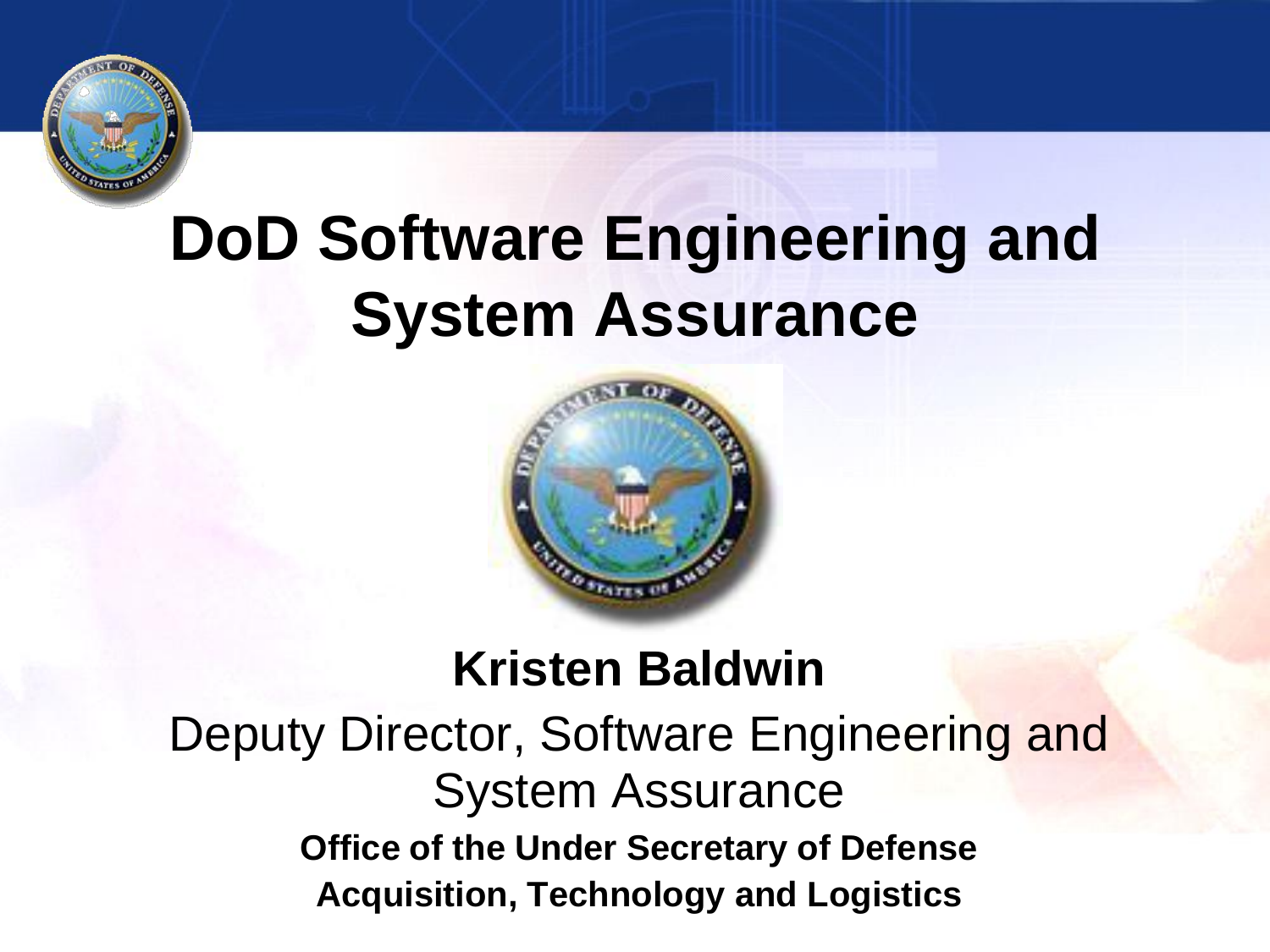## **Elements of AT&L Strategy for Software**

- Support Acquisition Success
	- Ensure effective and efficient software solutions across the acquisition spectrum of systems, SoS and capability portfolios
- Improve the State-of-the-Practice of Software **Engineering** 
	- Advocate and lead software initiatives to improve the state-ofthe-practices through transition of tools, techniques, etc.
- Leadership, Outreach and Advocacy
	- Implement at Department and National levels, a strategic plan for meeting Defense software requirements
- Foster Software Resources to meet DoD needs
	- Enable the US and global capability to meet Department software needs, in an assured and responsive manner

*Promote World-Class Leadership for Defense Software Engineering*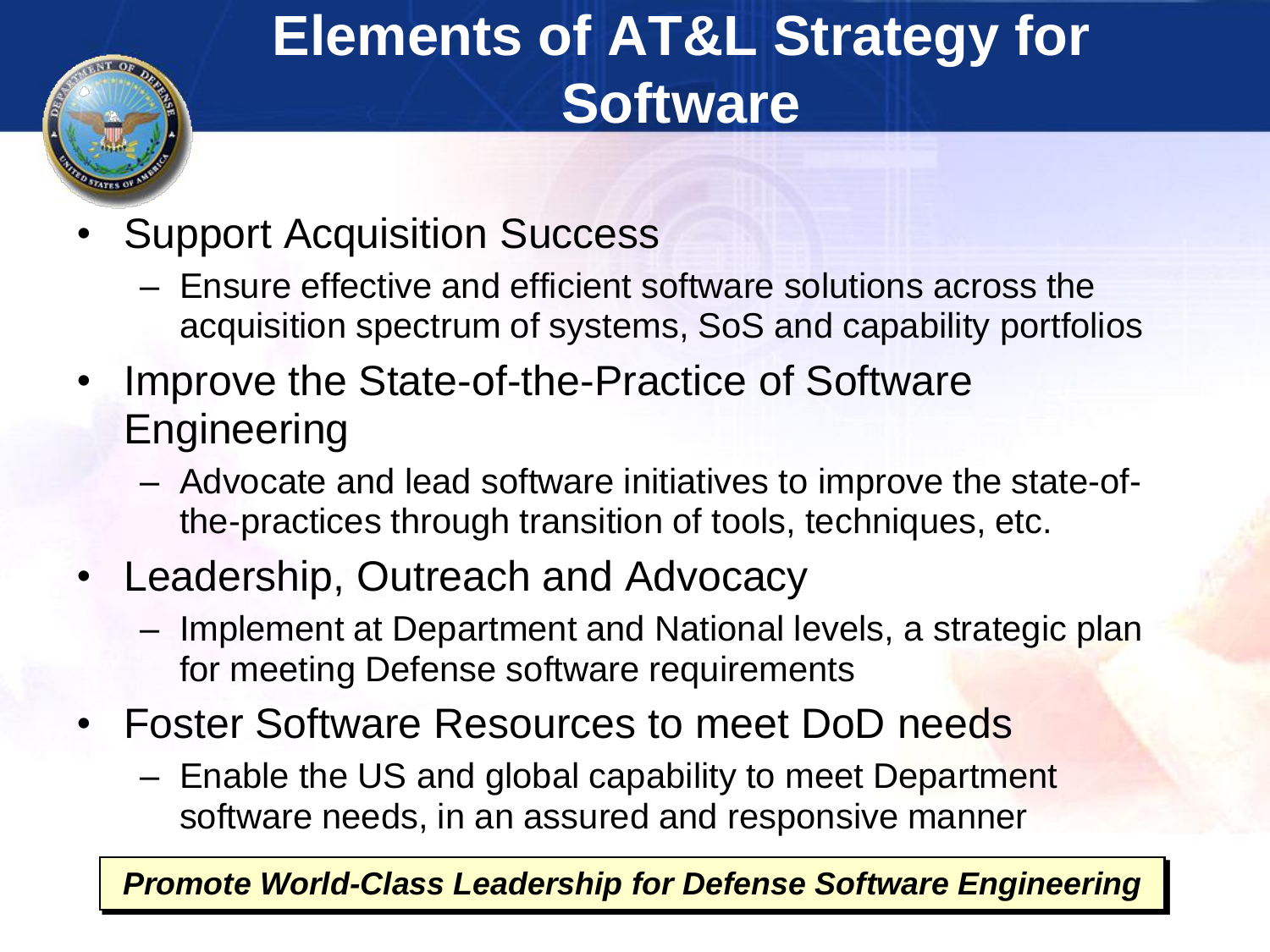### **Top Software Issues\***

- 1. The impact of requirements upon software is not consistently quantified and managed in development or sustainment. **"Requirements"**
- 2. Fundamental system engineering decisions are made without full participation of software engineering. **"SE/SW Integration"**
- 3. Software life-cycle planning and management by acquirers and suppliers is ineffective. **"SW Sustainment"**
- 4. The quantity and quality of software engineering expertise is insufficient to meet the demands of government and the defense industry. **"Human Capital"**
- 5. Traditional software verification techniques are costly and ineffective for dealing with the scale and complexity of modern systems. **"SW Testing"**
- 6. There is a failure to assure correct, predictable, safe, secure execution of complex software in distributed environments. **"SW Assurance"**
- 7. Inadequate attention is given to total lifecycle issues for COTS/NDI impacts on lifecycle cost and risk. **"SW COTS/NDI/Reuse"**

**\*NDIA Top Software Issues Workshop August 2006**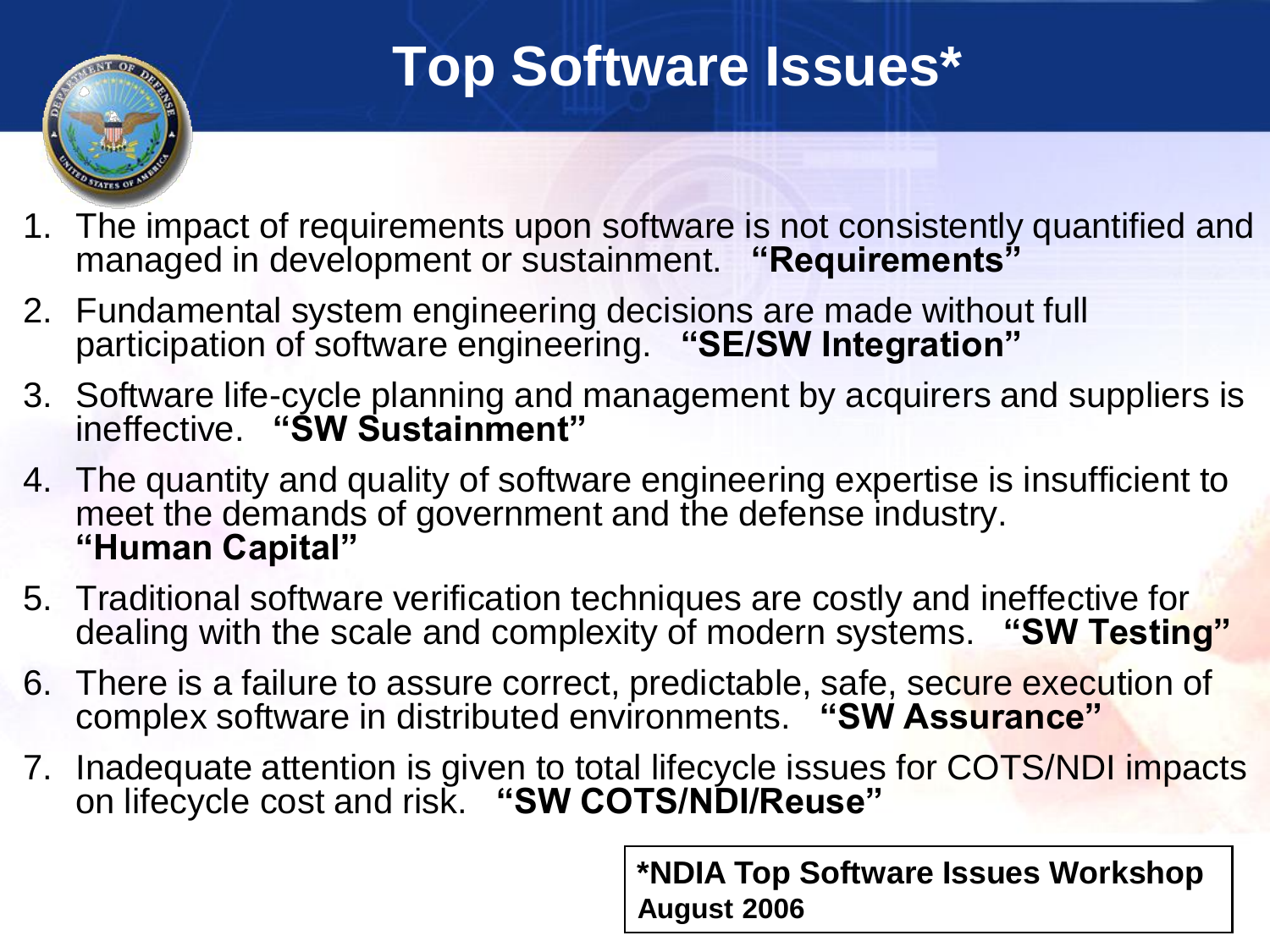### **OSD Software Systemic Analysis**

- OSD(AT&L)/SSE Systemic Analysis Database
- Current Dataset: 68 reviews on 38 different ACAT 1D systems acquisition programs since early 2004
	- Approx 4,000 findings from these reviews placed into formal database repository
- Data extracted using the following key words:
	- Software
	- Systems-of-Systems (SoS)
	- Assurance
	- Architecture
	- Security
- 600+ findings resulted from the keyword search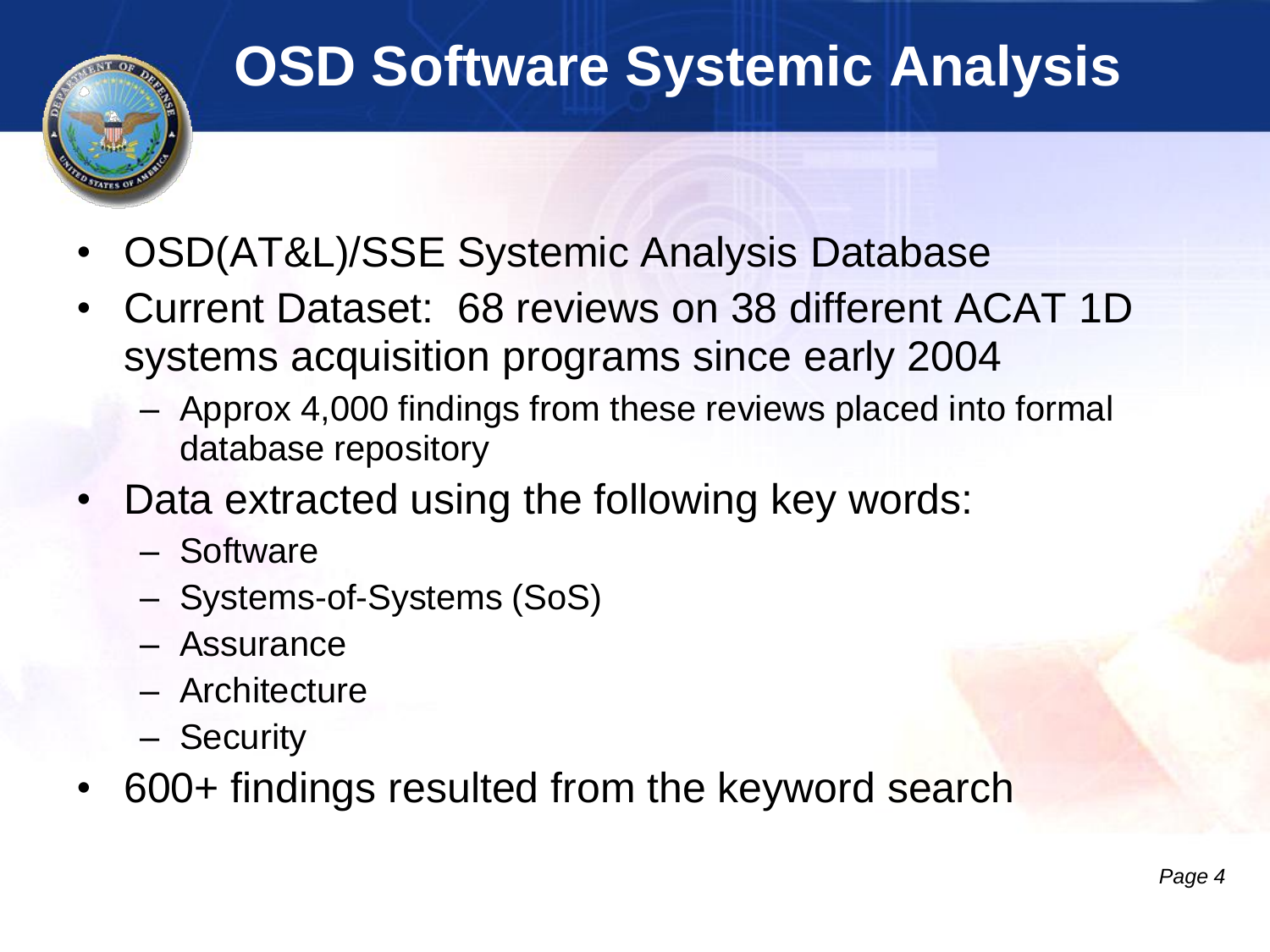### **Data Validation**

- Data validation was conducted to:
	- Remove any extraneous records from the resulting report unrelated to SW
	- Ensure that positive, neutral, and negative findings were identified properly
- Resulted in 284 Directly Software Related Findings

**Software Related Findings Total: 284**



**Positive Neutral Negative**

We examined these software findings without a predefined taxonomy in order to allow issue areas and recurring trends to emerge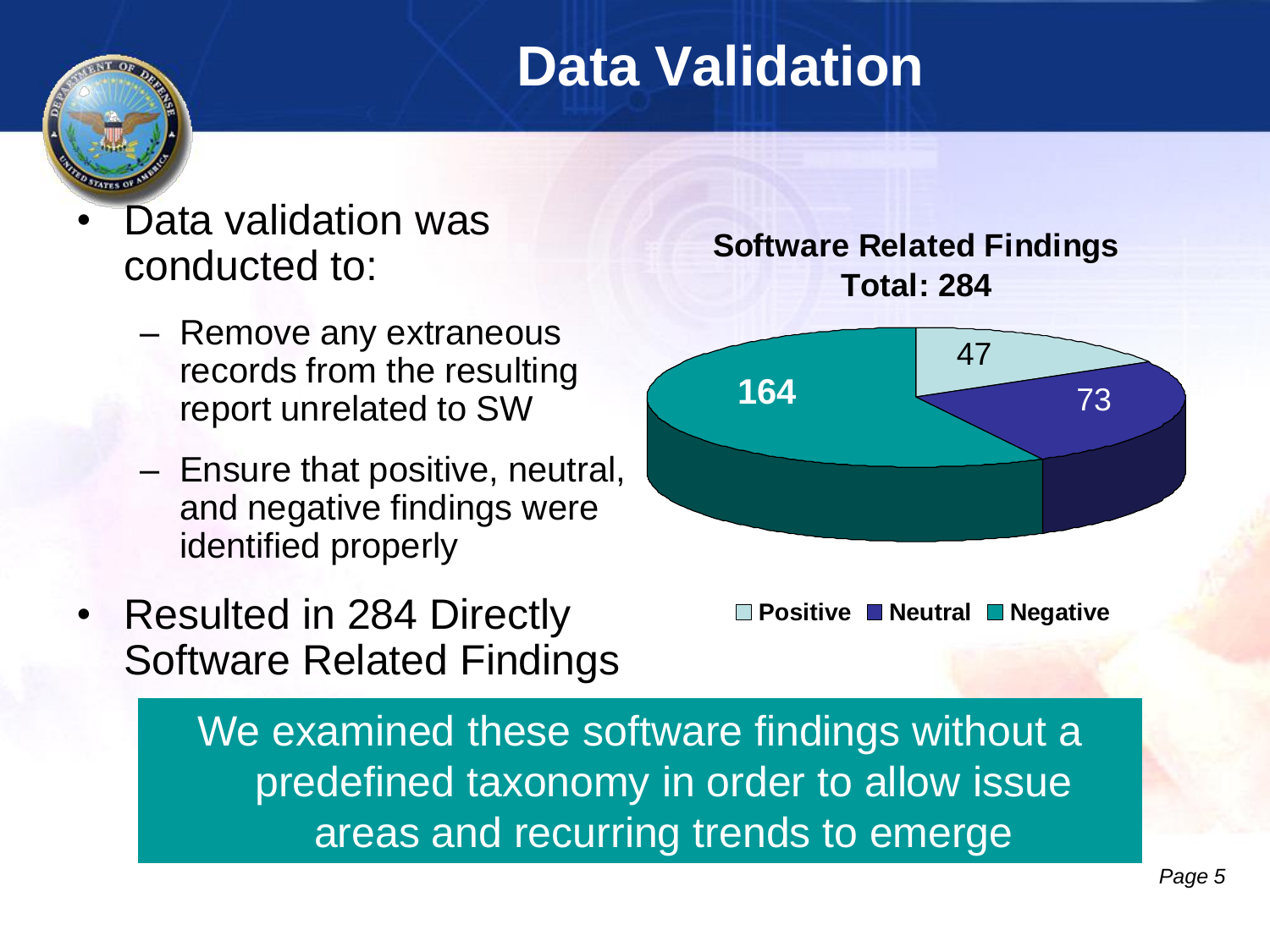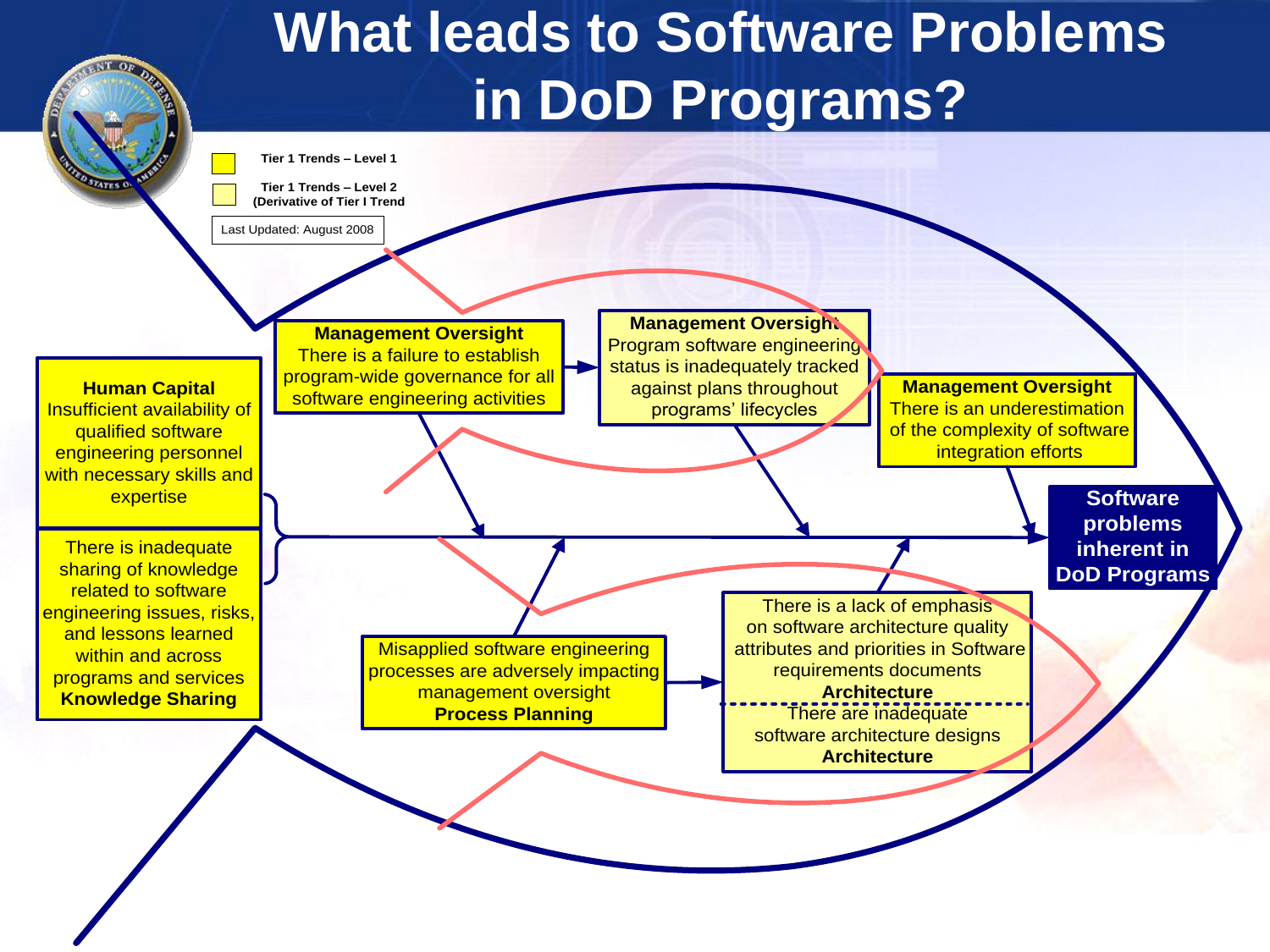#### **Detailed Results of Overarching Trends**

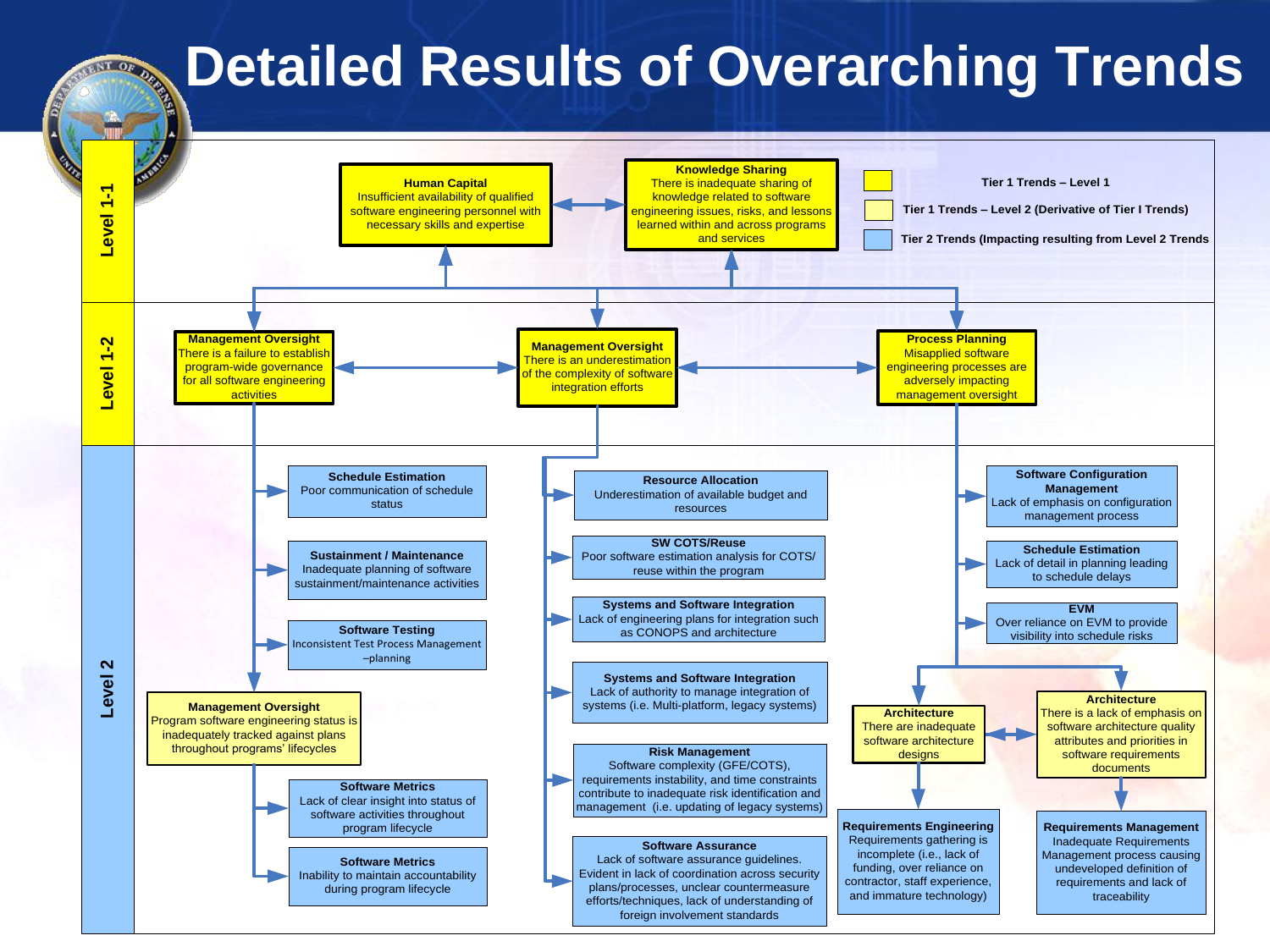## **NDIA/DUSD(A&T)SSE Issues Validation**

**ANDRO** 

**Page 82**<br> **Page 82 Project Planning & Management Software Engineering & Management Oversight \$1.50 Software Configuration Management** National Defense Industrial Association (NDIA) Top 7 Software Issues Augustrial Association (NDIA)<br>
Program Review Software Systemic Analysis Findings<br>
Program Review Software Systemic Analysis Findings<br>
August 2006 **Software Requirements Systems/Software Integration Software Human Capital Software Assurance of Construction Construction and Construction Construction Construction Construction Construction Construction Construction Construction Construction Construction Construction Construction Constructio Software Engineering Knowledge Sharing FINDS** Reporting **Software Requirements Budgets Engineering** § Acquisition Strategy **Software Testing\*** Software Testing\* § Software Testing\* § Software Sustainment/Maintenance\* § Software COTS/NDI\* ■ Technology Readiness<br>■ Software Architecture **Software Sustainment**<br>■ Software Architecture **Sustainment**<br>■ Software Architecture **Software Testing<br>
Software Sustainment<br>
Software COTS/NDI Software Human Capital** | Resources **§ Allen Equality Level Systems/Software INSPERISE EXERCISE Systems/Software**<br> **INTERFERISE EXERCISE EXERCISE EXERCISE EXERCISE FIND TECH Refresh**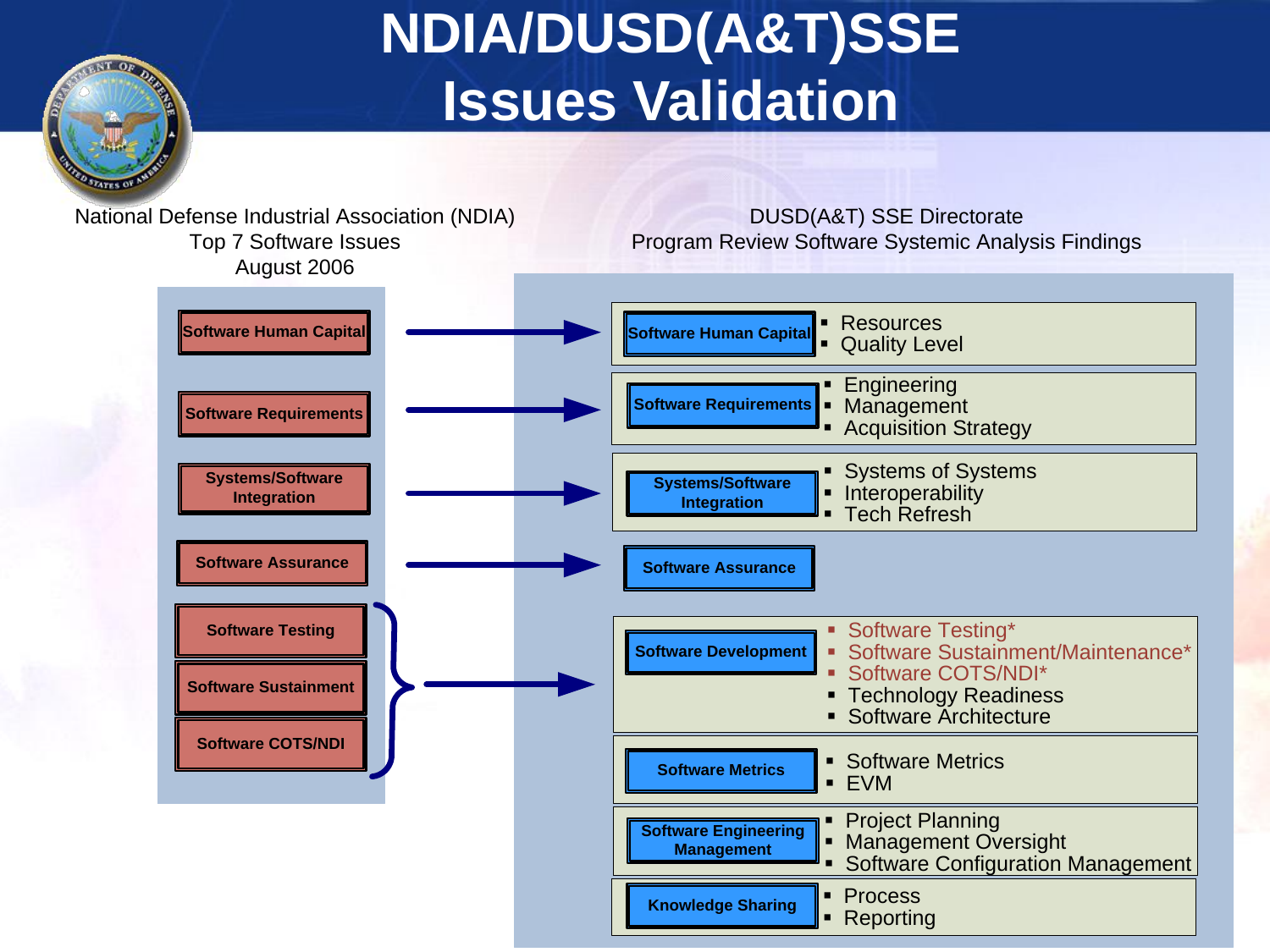

### **SW Roundtable Results**

- Shared Army, Navy, Air Force software strategies
	- Found synergy in many areas
- Identified/prioritized 22 proposed initiatives to tackle software issues – Top 5 of these:
	- Synergize/Harmonize "core SW metrics" across DoD; develop approaches for incorporating them into gate reviews, processes, earned value
	- Organize start-up teams and infrastructure to facilitate software program success
	- Establish SE/SW architecture "review board" to engage early with programs and provide constructive suggestions
	- Define analysis process for reuse/reusable assets to improve estimation accuracy; including consideration of product features
	- Develop approaches for SW testing and evaluation to enable mission success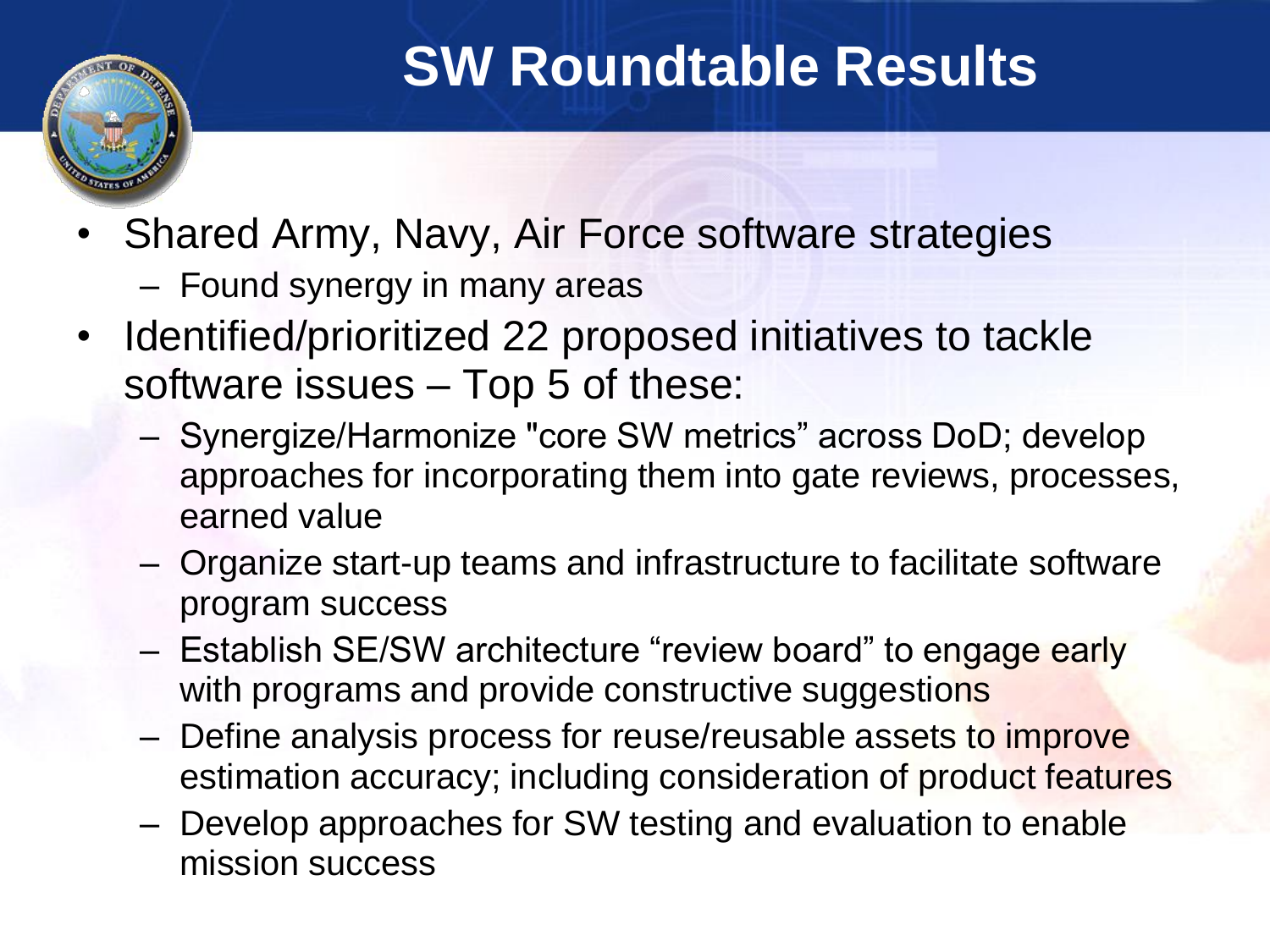## **ODUSD(A&T) SSE/SSA Way Forward**

- Goal: Prosecute top software and assurance issues
- SSA FY08/09 Activities:
	- SW Lifecycle Touchpoints: SW guidance to complement Enhanced SE and SE Technical Reviews
	- SW Human Capital Strategy: Graduate-level and DoD acquisition workforce software curricula
	- SE/SW Integration: Design a framework to define and measure integration. Partnership with academia, industry
	- SW Measurement: Guidance on collection and use of SW Data
	- SW Test, SW Reliability: New in FY09
	- System Assurance: SA Guidebook; Program Protection Policy/Guidance, DIB Cyber Security Strategy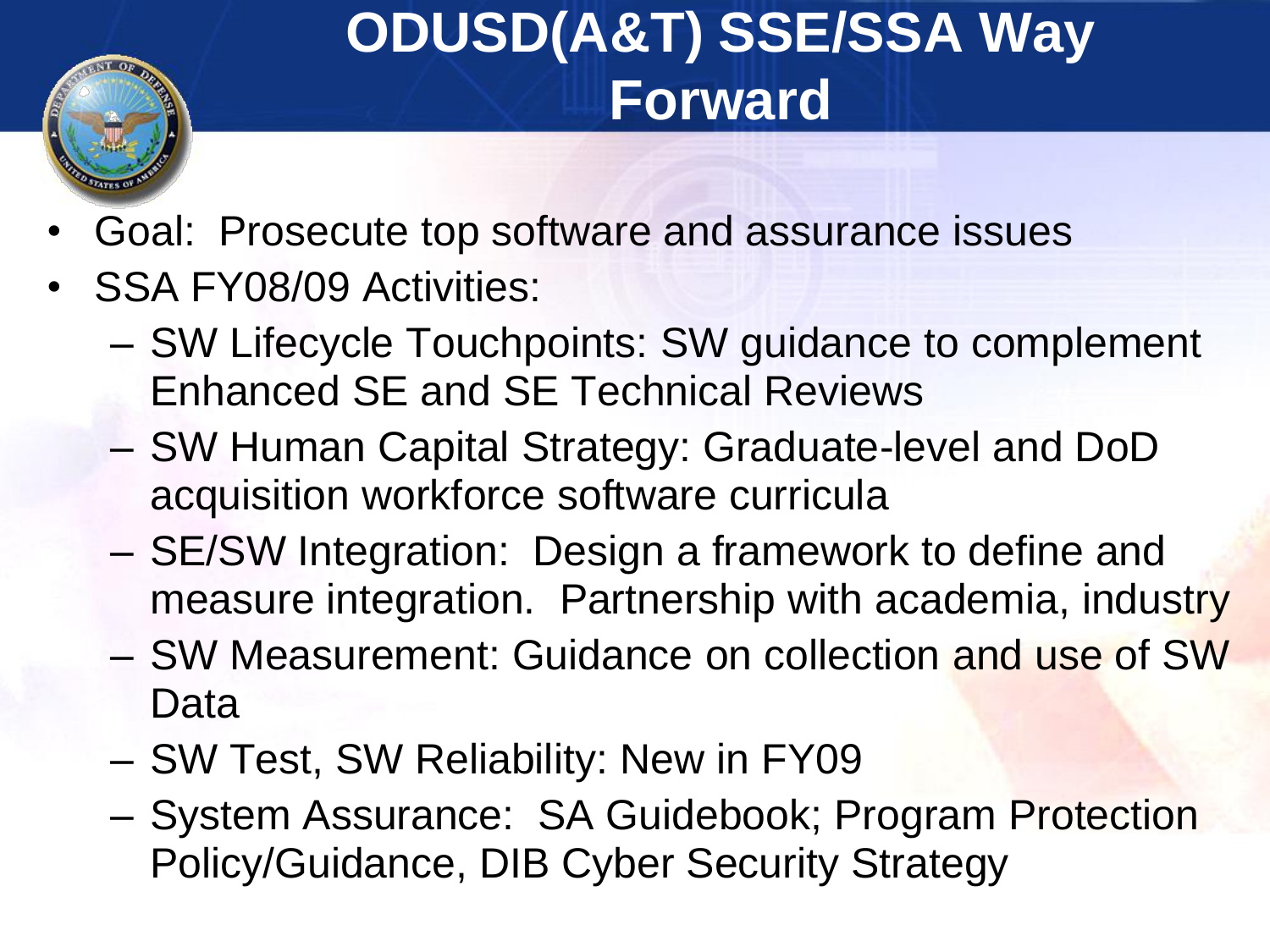## **DoD SW Community Way Forward**

- Review all initiatives to determine opportunity for collaboration/augmentation
	- DoD Software Working Group
	- NDIA Software Expert Panel
- Discuss plans for individual initiatives (top 5) on Collaborator teleconferences
- Organize collaborator events for FY09
	- Focused working groups/workshops as appropriate
- Continue to increase software visibility in NDIA SE Conference
	- Plan event for FY09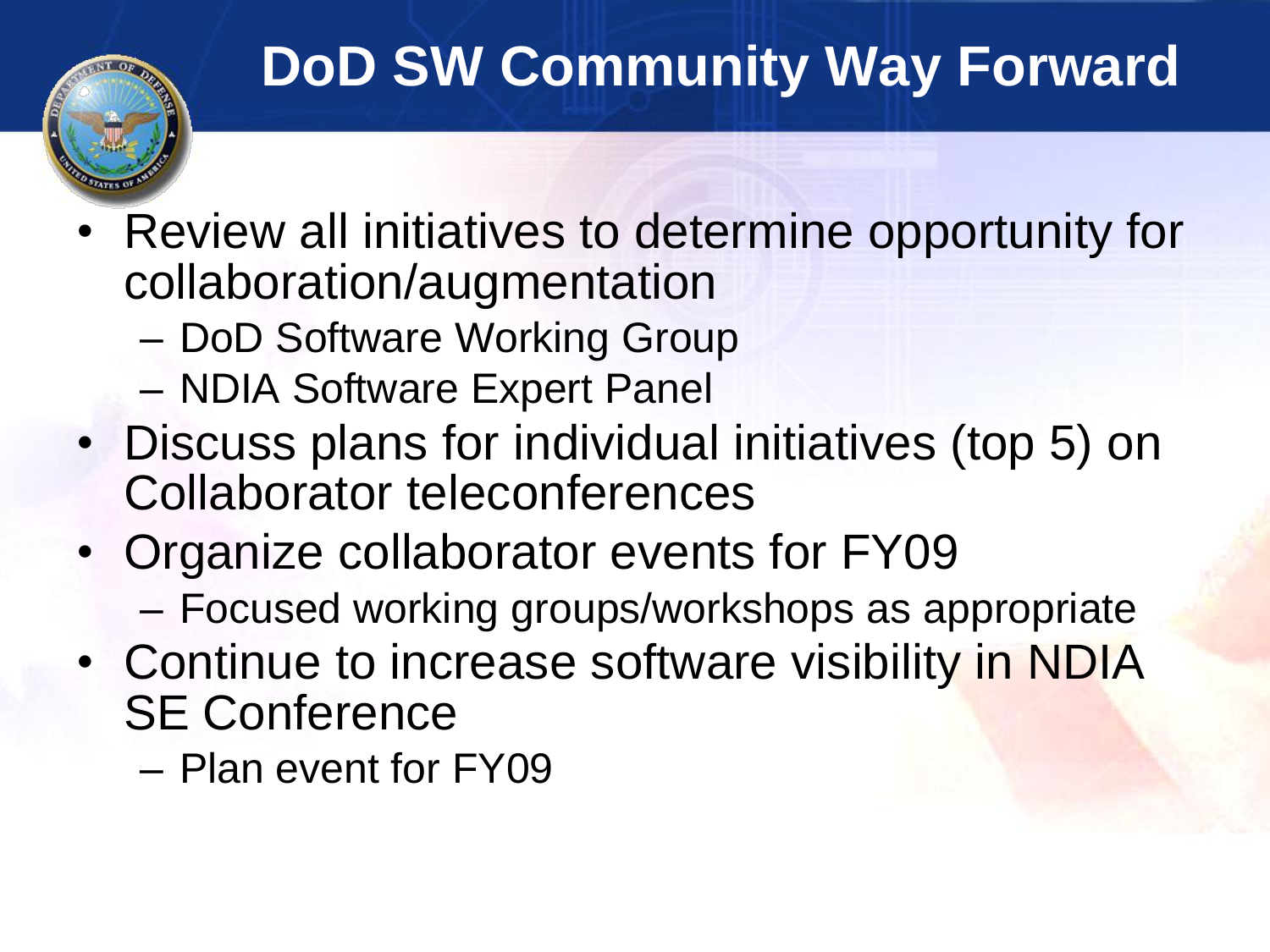

#### **Increased Priority for System Assurance**

- *Threats*: Nation-state, terrorist, criminal, rogue developer who:
	- Gain control of IT/NSS/Weapons through supply chain opportunities
	- Exploit vulnerabilities remotely
- *Vulnerabilities*: All IT/NSS/Weapons (incl. systems, networks, applications)
	- Intentionally implanted logic (e.g., back doors, logic bombs, spyware)
	- Unintentional vulnerabilities maliciously exploited (e.g., poor quality or fragile code)
- *Consequences*: Stolen critical data & technology; corruption, denial of critical warfighting functionality

*System Assurance is the confidence that the system functions as intended and is free of exploitable vulnerabilities, either intentionally or unintentionally designed or inserted during the lifecycle*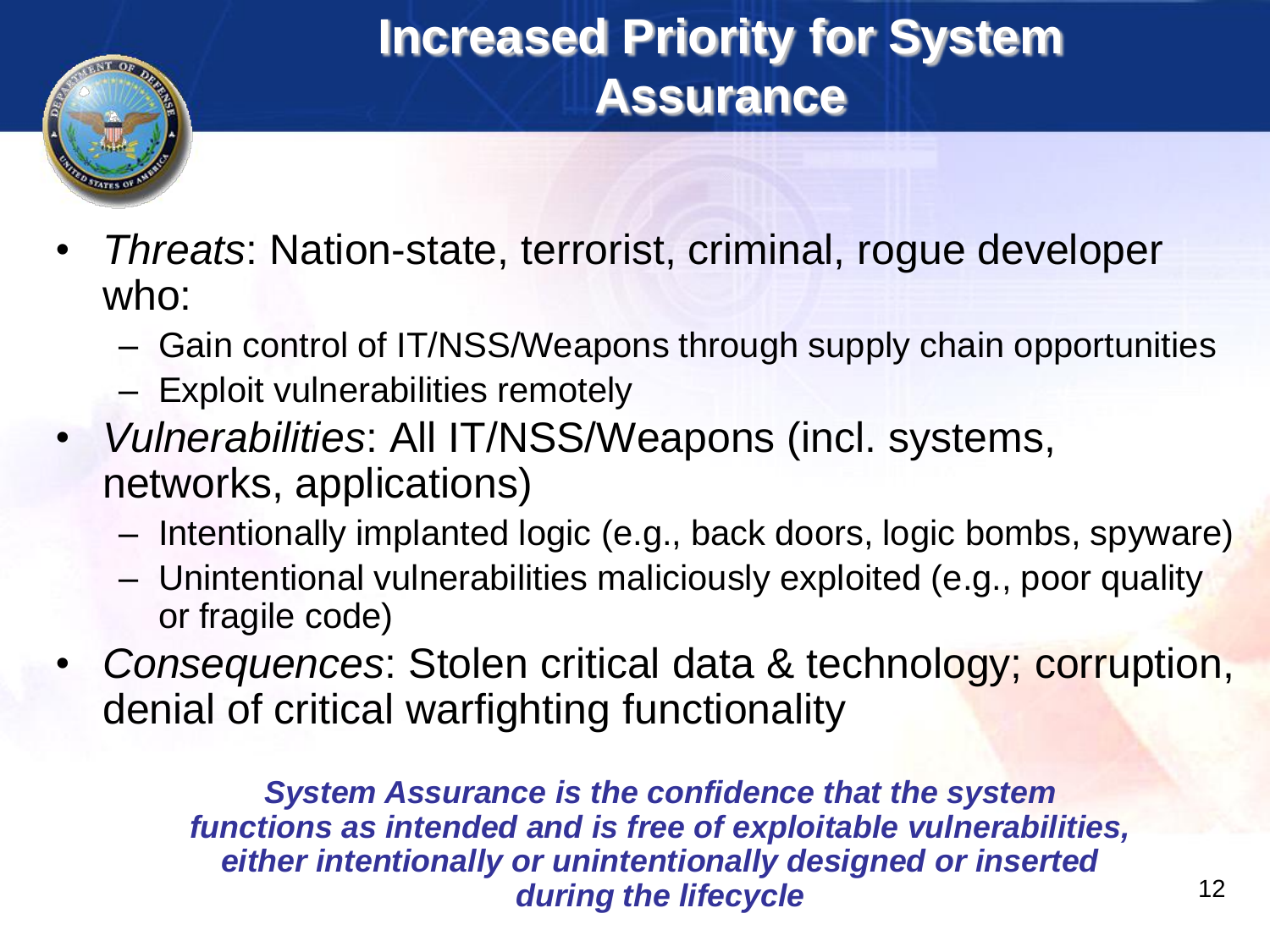#### **Program Protection - The Road Ahead**

- DoD System Assurance
	- Evolved from Software Assurance Efforts
	- Creates a "framework" to integrate multiple security disciplines and policies
	- Leverages 5200.39: expanding CPI definition to include system assurance and total life cycle
- DoDI 5200.39 CPI: Three Categories of CPI:
	- Information, Technology, Components
- Programs will
	- Define CPI at Milestone A
	- Develop a Program Protection Plan (PPP) for Milestone B
	- Be Subject to Review and Oversight
	- Execute mitigation strategies (such as use of Trusted Foundries or Anti-Tamper)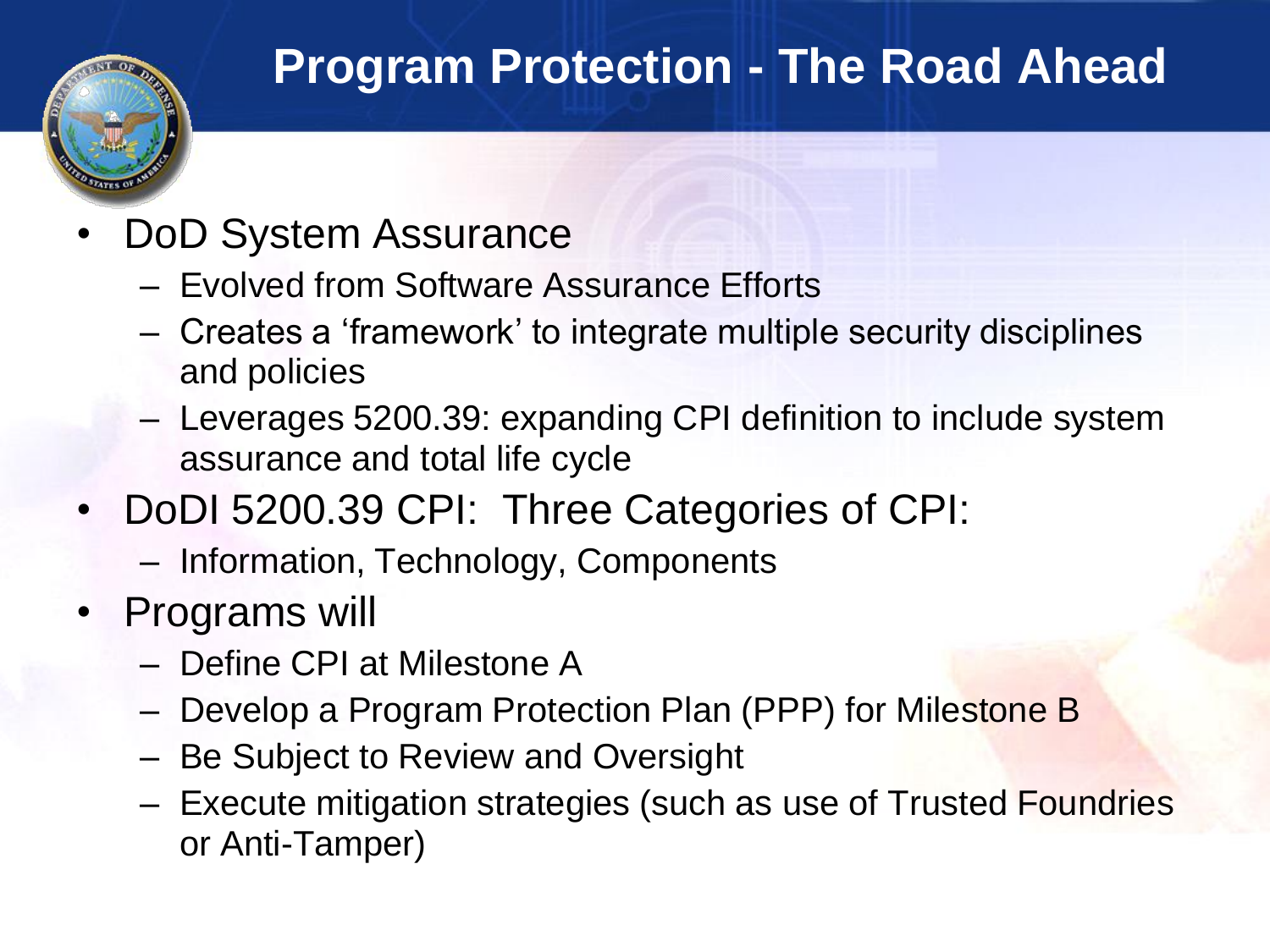#### **Engineering for System Assurance**

- "Engineering for System Assurance" V1.0 Guidebook signed out at NDIA October 1, 2008
- Posted on SSE Web site at:
	- <http://www.acq.osd.mil/sse/ssa/guidance.html>
- Provides guidance on how to address System Assurance through Systems Engineering processes
	- Aligns to DoD acquisition lifecycle processes with actionable criteria
	- Adds emphasis to ISO/IEC 15288 SE processes
- Enhanced IA focus and alignment with current processes
	- Focus on hardware, software and operational environment
	- Dovetails with Program Protection Planning (PPP) processes
	- Supports identification of trusted foundry resources
	- Informs Anti-tamper considerations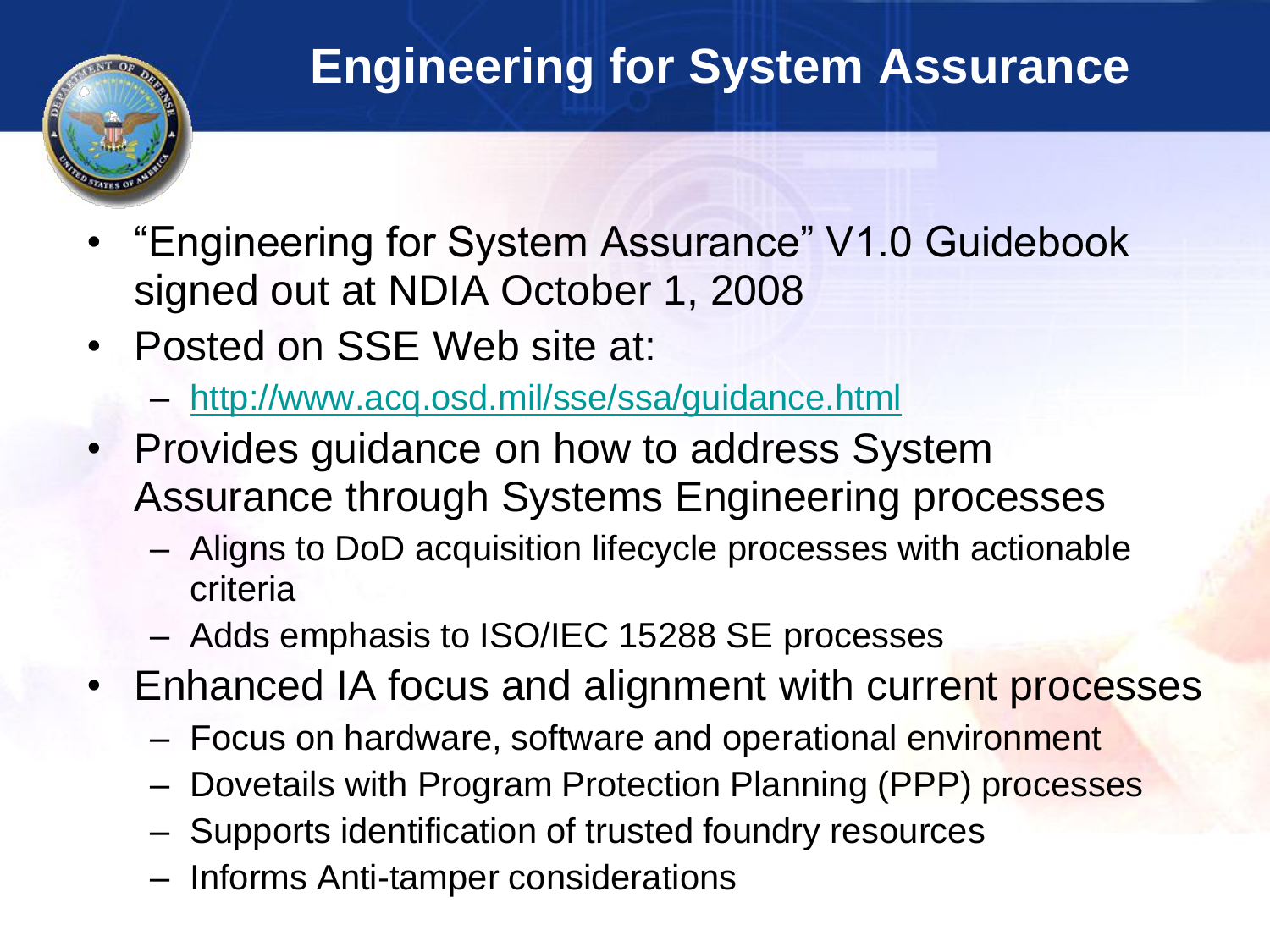

## **Expanding DoD Industry Partnership**

- Acquisition Cyber Security is a long term interest for DoD
	- Fully anticipating Cyber Security is expected to be a ongoing priority for the new administration
- DoD will continue to take advantage of the global marketplace and COTS solutions
	- Engineering for System Assurance seeks to identify and fortify critical components allowing
- Industry is part of the solution
	- NDIA System Assurance Committee will continue to focus on the solution strategy
	- ITAA, GEIA, INCOSE, others all participate on this committee